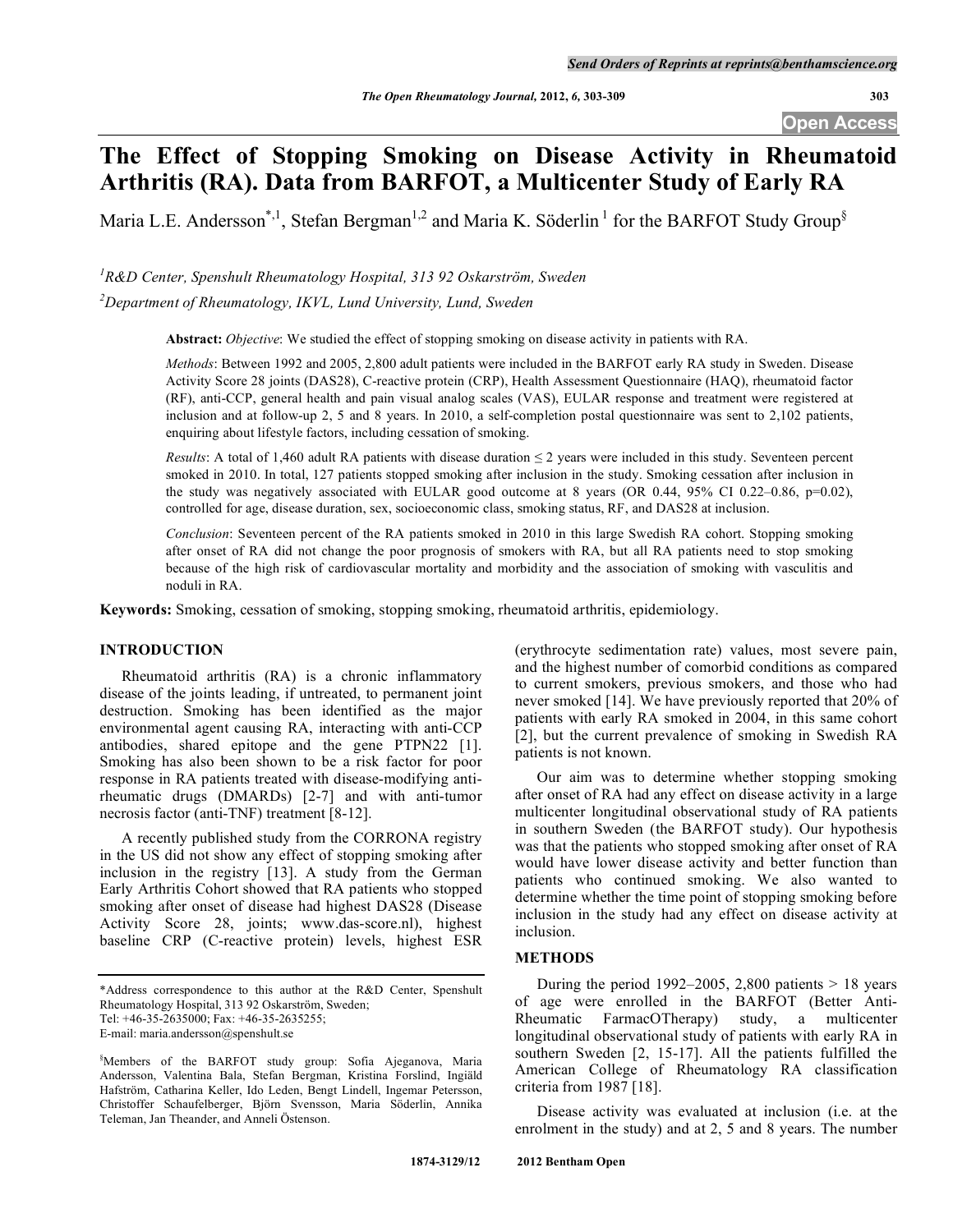of swollen joints (28-joint count) (SJC), number of tender joints (28-joint count) (TJC), CRP, ESR, the Swedish version of the Stanford Health Assessment Questionnaire (HAQ) [19, 20], and visual analog scale (VAS) for pain and general health were measured on every follow-up occasion. The Disease Activity Score using 28-joint count (DAS28) was calculated at inclusion and on every follow-up occasion (www.das-score.nl). Anti-rheumatic treatment in this study was recorded as DMARDs (disease-modifying antirheumatic drugs, that is non-biologics), biologics and glucocorticoids and was registered at each follow-up point. The disease duration was calculated from the start of the symptoms. In this study, patients had to have disease duration of  $\leq 2$  years at inclusion to be enrolled in the study.

 The DAS28 is a composite score consisting of the number of swollen joints (of 28), tender joints (of 28), ESR, and the patient's global assessment [21]. EULAR (European League Against Rheumatism) response was calculated from the DAS28 scores [21]. The patients were classified into one of three EULAR response groups: no response, moderate response, or good response. A EULAR good responder had to demonstrate an improvement of at least 1.2 units and achieve an absolute score of < 3.2. A non-responder should show an improvement of  $\leq 0.6$ , or  $\geq 0.6$  and  $\leq 1.2$ , and have a final DAS28 of  $> 5.1$  (www.das-score.nl). EULAR response was analysed at 1, 2, 5 and 8 years of follow-up. The choice of DMARD treatment in the BARFOT study was left to the discretion of the rheumatologist. Serum antibodies to cyclic citrullinated peptide were analyzed using the Immunoscan-RA ELISA CCP2 test (Euro-Diagnostica, Malmö, Sweden). A titer above 25 units/ml was regarded as positive.

## **Self-Completion Postal Questionnaire in 2010**

 Between March and September 2010, all patients who were still alive in the BARFOT study ( $n = 2102$ ) received a self-completion postal questionnaire assessing smoking habits, smoking cessation, pack-year data, snuff use, secondhand smoke exposure, alcohol use, diet, pain, medication, comorbidities, height, weight, waist circumference, ADL function, and physical activity. Demographics such as occupation and immigrant status were also recorded. The occupations were coded according to the latest version of the socioeconomic status (Socioekonomisk indelning, SEI) in Sweden. The socioeconomic status was assessed as manual worker, lower white-collar worker, upper white-collar worker, self-employed, and other according to the SEI.

 The 2010 self-completion postal questionnaire enabled us to assess smoking retrospectively and also in a crosssectional manner in 2010, enabling us to calculate the current prevalence of smoking in that year in the BARFOT study. The questions "Are you a smoker?" "What year did you start smoking?" "What year did you stop smoking?" "How many cigarettes do you/did you smoke per day?" permitted the calculation of pack-years (one pack-year is consumption of 20 cigarettes a day for one year). All the patients received written information about the questionnaire in 2010, and the ethical committee at Lund University approved the BARFOT study and the postal questionnaire in 2010.

 Our primary objective in the study was to study EULAR response at inclusion and at 2, 5 and 8 years of follow-up, and our secondary objectives were to study the absolute DAS28 values, the individual components of the DAS28, and the HAQ stratified according to smoking class at the same follow-up points.

#### **Statistics**

 The Mann-Whitney U-test and chi-square test were used as appropriate. The Kruskall-Wallis test was used to assess demographics and disease activity between the patients who had never been smokers, those who were current smokers, and those who had stopped smoking before and after inclusion in the study. Post hoc analyses using standardized residuals were used to detect differences in EULAR response, stratified for the different smoking categories. Spearman's correlation coefficient was used to assess correlation between year of stopping smoking before inclusion and disease activity at inclusion. For the EULAR response at 2, 5 and 8 years, only the patients who had stopped smoking before these time points in the "stopped smoking after inclusion" category were analysed, respectively.

 A multiple logistic regression analysis was used to assess whether smoking cessation after inclusion in the study was an independent factor for EULAR response. The outcome of the regression analysis was good *vs* moderate or no EULAR response at 8 years of follow-up. The following variables were entered into the multiple logistic regression model at inclusion: age, disease duration (months), sex, socioeconomic class (manual worker, lower or upper whitecollar worker, self-employed, other), smoking class (never smoker, current smoker, stopped smoking before or after inclusion), RF, and DAS28 at inclusion. In this analysis, patients who had stopped smoking > 7 years after inclusion were excluded  $(n = 42)$ . The variables entered in the regression analysis were checked for colinearity.

## **RESULTS**

 A total of 1,524/2,102 (73%) patients answered the selfcompletion postal questionnaire in 2010. Of these, 1,460 patients were  $> 18$  years of age and had disease duration of  $\leq$ 2 years, and these patients were included in this study. The demographic and disease activity data at inclusion in the study for the 1,525 patients who answered the selfcompletion postal questionnaire in 2010 and the 579 patients who did not answer are shown in Table **1**. In summary, patients who did not answer the questionnaire had higher DAS28, higher VAS global, and higher SJC at inclusion and they were more often smokers but less often RF positive than the patients who had answered the 2010 questionnaire.

# **Attrition**

 At 3 months, 1,381 patients had complete EULAR response data, and the figures were 1,285, 1,342, 1,319, 1,295, and 795 for follow-up points 6 and 12 months and 1, 2, 5, and 8 years, respectively. A total of 160 patients (11%) had EULAR response data at 15 years. Altogether, 659/1,460 patients (45%) had complete data on EULAR response at each follow-up point up to 8 years of follow-up. The 659 patients who had complete data did not differ significantly from the 801 patients (55%) who did not have complete EULAR response follow-up data at baseline regarding HAQ ( $p = 0.59$ ), VAS pain ( $p = 0.52$ ), VAS global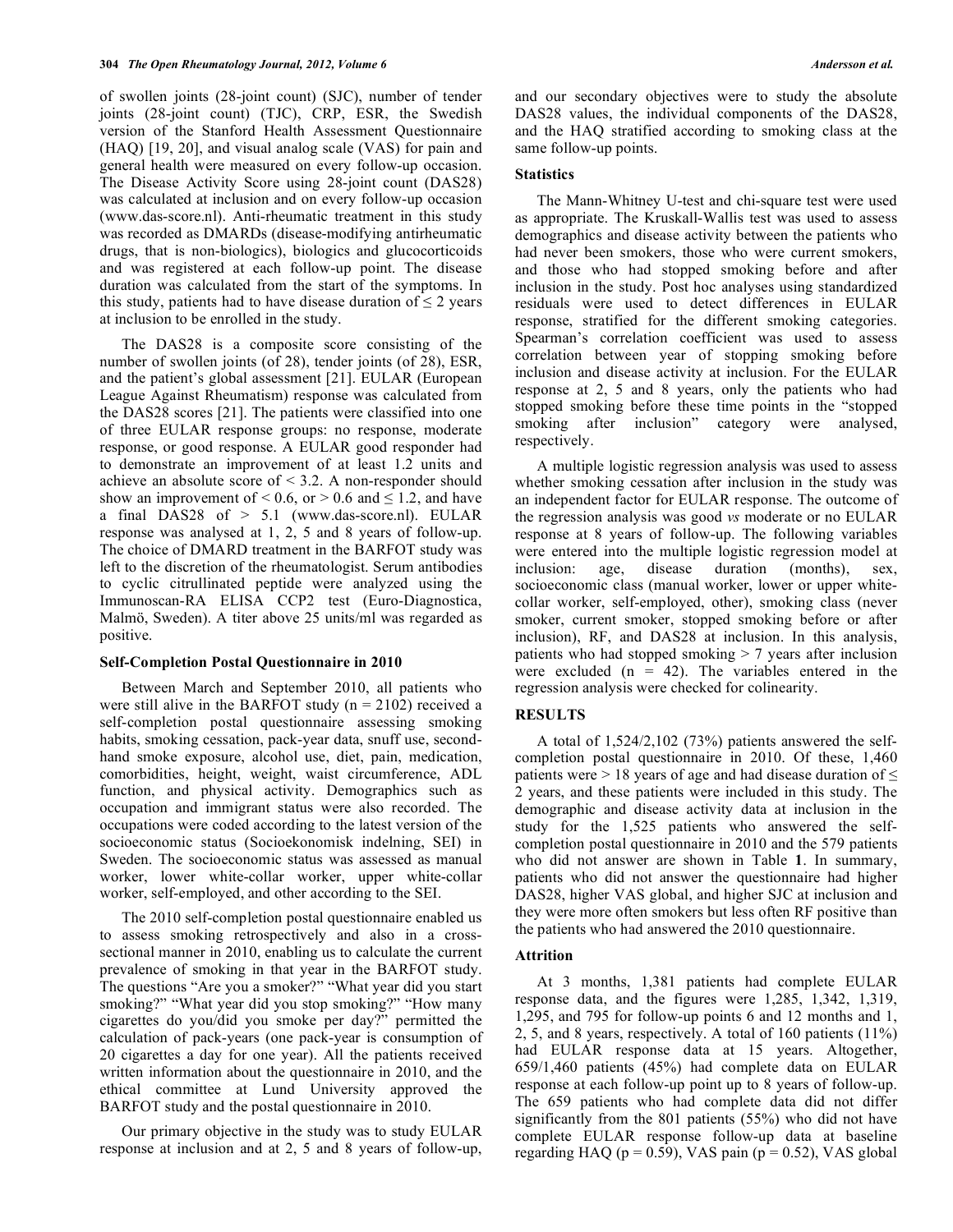**Table 1. Disease Activity Variables and Demographics at Inclusion in the Study for the Patients who Answered and Did Not Answer the 2010 Postal Questionnaire. Values are Median (Interquartile Range) Unless Otherwise Stated** 

|                                  | Answered the 2010 Postal Questionnaire,<br><b>Baseline at Inclusion in the Study</b> | Did Not Answer the 2010 Postal Questionnaire,<br><b>Baseline at Inclusion in the Study</b> | P Value |
|----------------------------------|--------------------------------------------------------------------------------------|--------------------------------------------------------------------------------------------|---------|
| Variable                         | $N = 1525$                                                                           | $N = 579$                                                                                  |         |
| Age, years                       | $56(47-65)$                                                                          | 58 (42-70)                                                                                 | 0.06    |
| Female, %                        | 70                                                                                   | 68                                                                                         | 0.32    |
| HAQ                              | $0.9(0.5-1.4)$                                                                       | $1.0(0.5-1.5)$                                                                             | 0.25    |
| DAS <sub>28</sub>                | $5.3(4.4-6.1)$                                                                       | $5.4(4.6-6.2)$                                                                             | 0.01    |
| VAS global, mm                   | $46(24-63)$                                                                          | $49(27-67)$                                                                                | 0.008   |
| VAS pain, mm                     | $46(28-65)$                                                                          | $49(29-68)$                                                                                | 0.09    |
| Number of swollen joints (of 28) | $10(6-14)$                                                                           | $10(6-15)$                                                                                 | 0.03    |
| Number of tender joints (of 28)  | $7(3-12)$                                                                            | $8(4-13)$                                                                                  | 0.06    |
| <b>ESR</b>                       | $28(15-46)$                                                                          | $28(16-49)$                                                                                | 0.49    |
| <b>CRP</b>                       | $16(9-39)$                                                                           | $17(9-43)$                                                                                 | 0.13    |
| Number of ongoing DMARDs, %      | 80%                                                                                  | 80%                                                                                        | 0.37    |
| Ongoing glucocorticoids, %       | 36                                                                                   | 39                                                                                         | 0.14    |
| Smoker,%                         | 24                                                                                   | 30                                                                                         | 0.01    |
| RF, %                            | 63                                                                                   | 58                                                                                         | 0.02    |

HAQ = Health Assessment Questionnaire, VAS = visual analog scale, DMARDs = disease-modifying anti-rheumatic drugs, DAS28 = Disease Activity Score (28 joints), ESR = erythrocyte sedimentation rate, CRP = C-reactive protein, RF = rheumatoid factor.

 $(p = 0.29)$ , CRP  $(p = 0.37)$ , ESR  $(p = 0.17)$ , and SJC  $(p = 0.17)$  $(0.97)$ , but the patients who had complete data had significantly lower DAS28 at baseline (median 5.2 for complete data  $vs$  5.3 for incomplete data ( $p = 0.005$ )) and had a lower median number of TJC (7 for complete *vs* 8 for incomplete  $(p = 0.01)$ ).

Fig. (**1**) shows the flow chart of the study.

| <b>Inclusion</b> | Never smokers<br>Previous smokers<br>Current smokers               | $n = 514$<br>$n=490$<br>$n = 358$                                                      |
|------------------|--------------------------------------------------------------------|----------------------------------------------------------------------------------------|
|                  |                                                                    |                                                                                        |
| 2 year follow up | Never smokers<br>Previous smokers<br>Current smokers<br>Smoke stop | $n=514$<br>$n=490$ (at inclusion)<br>$n = 343$<br>$n=15$ (< 2 years after inclusion)   |
|                  |                                                                    |                                                                                        |
| 5 year follow up | Never smokers<br>Previous smokers<br>Current smokers<br>Smoke stop | $n = 514$<br>$n=490$ (at inclusion)<br>$n = 304$<br>$n=54$ (< 5 years after inclusion) |
|                  |                                                                    |                                                                                        |
| 8 year follow up | Never smokers<br>Previous smokers<br>Current smokers<br>Smoke stop | $n = 514$<br>$n=490$ (at inclusion)<br>$n = 274$<br>$n=84$ (< 8 years after inclusion) |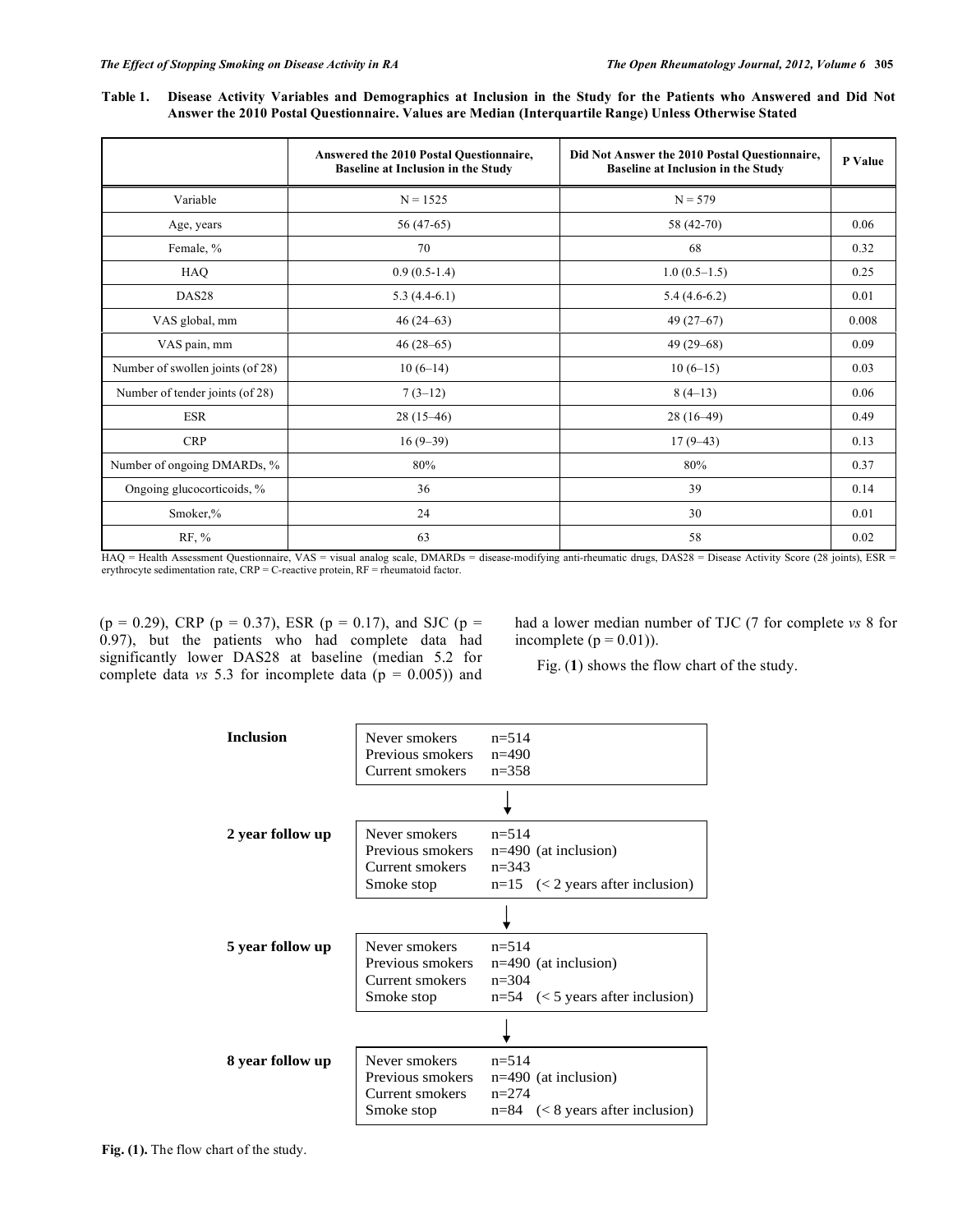At baseline, 31% of the patients with incomplete data received glucocorticoids as compared to 43% of the patients with complete data ( $p = 0.0001$ ), and these differences persisted for up to 2 years of follow-up (data not shown). The patients with incomplete data had more often received DMARDs at baseline and had more often received combination treatment and biologics during the follow-up. These differences persisted for up to 5 years (data not shown).

 A total of 514/1362 (38%) of the patients had never smoked, 490/1362 (36%) had smoked previously, and 231/1362 (17%) were current smokers in the questionnaire in 2010. 98 patients had missing data on smoking in 2010. A total of 127 patients stopped smoking either during the year of inclusion or after inclusion in the BARFOT study. Three patients stopped smoking after 15 years of follow-up. There were no differences in baseline disease activity variables between the patients who stopped smoking before and after inclusion in the study, current smokers, and those who had never smoked (HAQ,  $p = 0.64$ ; DAS28,  $p = 0.69$ ; VAS pain,  $p = 0.26$ ; VAS global,  $p = 0.78$ ; CRP,  $p = 0.07$ ; ESR,  $p =$ 0.35; SJC,  $p = 0.06$ ; TJC,  $p = 0.29$ ).

#### **Treatment with DMARDs and Biologics**

 Anti-rheumatic treatment (ie. DMARDs (non-biologics), biologics and glucocorticoids) was recorded at the follow-up visits. The patients were mainly treated with DMARDs, that is to say non-biologics. The proportion of patients with no DMARD treatment ranged from 21% at inclusion to 34% at 15 years of follow-up. The proportion of patients with DMARD monotherapy diminished from 77% at inclusion to 36% at 15 years, and the proportion of patients with combination treatment varied from 1.6% at inclusion to 12% at 15 years. The proportion of patients treated with biologics increased from 0.4% at inclusion to 23% at 15 years. The proportion of glucorticoid treatment varied from 23% to 39%.

 There were no differences in DMARD treatment or glucocorticoid treatment between the different smoking categories for up to 15 years of follow-up, with 3 exceptions. One exception was glucocorticoid treatment at 5 years, where 19% of those who had never smoked did not receive glucocorticoids as compared to 22% of current smokers, 25% of patients who had stopped smoking before inclusion, and 29% who stopped smoking after inclusion ( $p = 0.04$ ). Another exception was DMARD treatment at 8 years, where 32% of never-smokers did not receive DMARDs as compared to 19% of smokers, 19% of the patients who stopped smoking before inclusion, and 27% of the patients who stopped smoking after inclusion ( $p = 0.04$ ). The third exception was glucocorticoid treatment at 8 years;18% of never-smokers did not receive glucocorticoids, as opposed to 24% of current smokers, 27% of the patients who had stopped smoking before inclusion, and 32% of the patients who stopped smoking after inclusion ( $p = 0.01$ ).

# **The Effect of Cessation of Smoking After Inclusion on Disease Activity**

 We could see no clear differences in disease activity between never-smokers, current smokers, and patients who had stopped smoking before or after inclusion—in HAQ, in VAS pain, in DAS28 (Fig. **2**), or in any of its individual variables for up to 8 years of follow-up. Fig. (**2**). Looking separately at the individual components of the DAS28, the absolute DAS28 values and HAQ at 2, 5 and 8 years for patients who had stopped smoking before these follow-up points, respectively, as compared to the other smoking classes, there was only a significant difference in CRP at 2 years of follow-up, where non-smokers had a CRP of 10, smokers 11, patients having stopped smoking before inclusion 11 and patients having stopped smoking < 2 years after inclusion 12 ( $p=0.03$ ).



**Fig. (2).** Mean DAS28 (with 95% CI) at up to 5 years of follow-up, stratified according to smoking status.

 There were no statistical differences in EULAR response at 2, 5 or 8 years of follow-up between the different smoking categories (data not shown). This did not change after stratification according to gender.

#### **Multiple Logistic Regression Analysis**

 The outcome of the multiple logistic regression analyses was EULAR good *vs* no or moderate response at 8 years (n = 560). The patients who had stopped smoking >7 years from inclusion were excluded in this analysis. Cessation of smoking after inclusion in the study was independently associated with a poor prognosis (OR 0.44, 95% CI 0.22– 0.86,  $p = 0.02$ ) (Table 2). Male sex and higher DAS28 were independently associated with a better prognosis, and RF positivity and the SEI class "Other" were independently associated with poorer prognosis. The results did not change when including the patients who had stopped smoking  $> 7$ years from inclusion as current smokers, with the exception that SEI class "Other" was then no longer statistically significant.

#### **Stratification by Anti-CCP Antibody Status**

 We had anti-CCP antibody data on 388 patients (162 were anti-CCP antibody negative and 226 were anti-CCP antibody positive). Anti-CCP antibody data were available for 51 patients who stopped smoking after inclusion in the study (26 (51%) were anti-CCP negative and 25 (49%) were anti-CCP positive). With stratification for anti-CCP antibody status, there were no significant differences in EULAR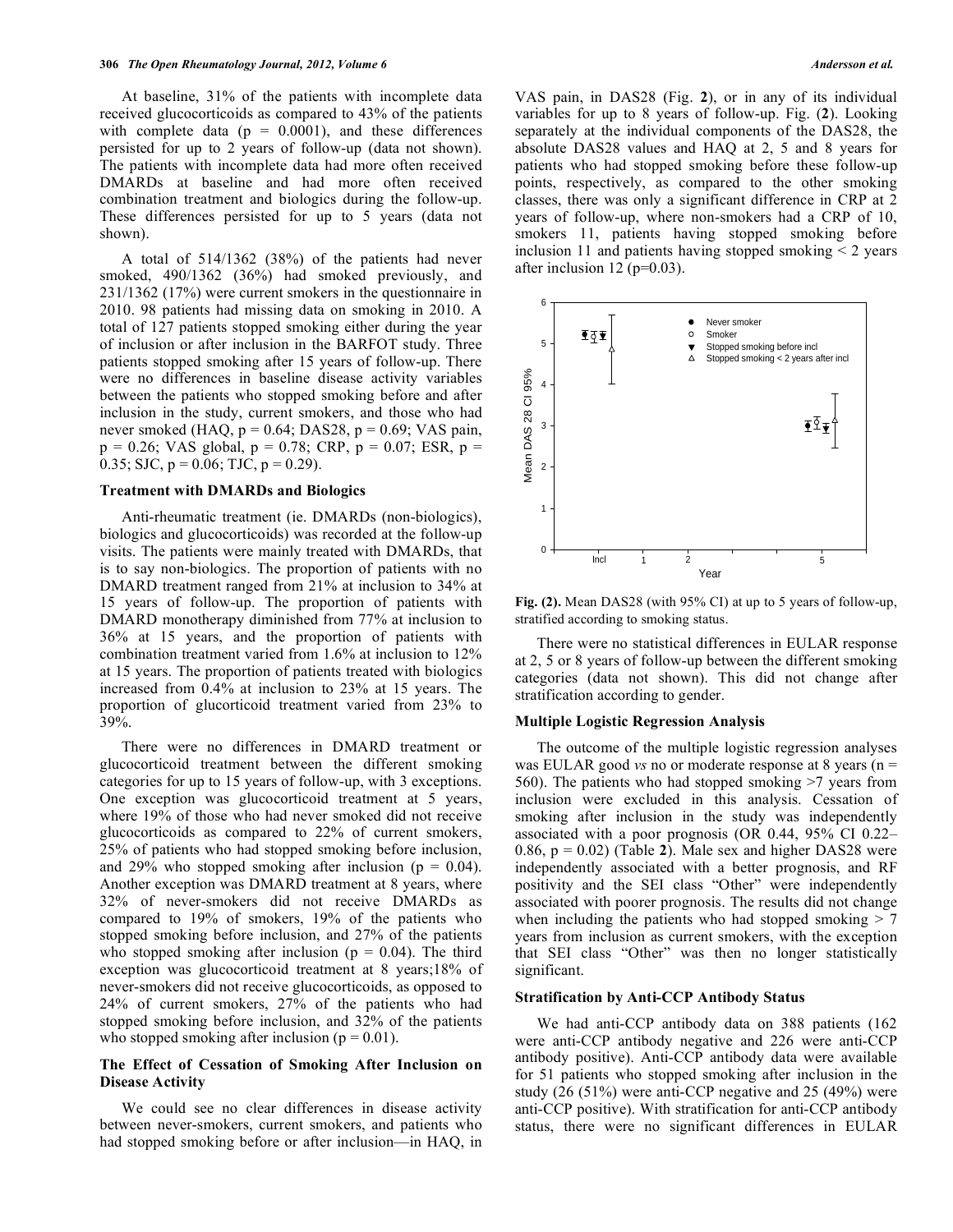response between the different smoking categories at up to 8 years of follow-up (data not shown).

| Variable                           | <b>OR</b> | 95% CI        | P      |
|------------------------------------|-----------|---------------|--------|
| Current smokers                    | 0.62      | $0.37 - 1.04$ | 0.07   |
| Smoking cessation before inclusion | 0.73      | $0.48 - 1.10$ | 0.13   |
| Smoking cessation after inclusion  | 0.44      | $0.22 - 0.86$ | 0.02   |
| Age at inclusion                   | 0.99      | $0.97 - 1.00$ | 0.07   |
| Disease duration (months)          | 0.99      | $0.94 - 1.03$ | 0.53   |
| DAS <sub>28</sub>                  | 1.19      | 1.03-1.37     | 0.02   |
| Male sex                           | 2.20      | 1.44-3.36     | 0.0001 |
| SEI lower white collar             | 0.97      | $0.67 - 1.41$ | 0.87   |
| SEI upper white collar             | 0.83      | $0.40 - 1.71$ | 0.61   |
| SEI self-employed                  | 0.52      | $1.12 - 2.20$ | 0.37   |
| SEI Other                          | 0.25      | 0.06-0.98     | 0.047  |
| RF                                 | 0.60      | $0.41 - 0.87$ | 0.007  |

**Table 2. Multiple Logistic Regression Analysis with Outcome EULAR Good** *vs* **No or Moderate at 8 Years N= 560** 

The variables were baseline data for RF, age, sex, DAS28, and disease duration. Smoking and socioeconomic status were assessed from the 2010 questionnaire. The references for smoking class were never-smokers and for socioeconomic class, manual workers. The patients who stopped smoking after 7 years after enrolment are excluded in this analysis.

DAS28 = Disease Activity Score (28 joints), RF = rheumatoid factor, SEI= socioeconomic class.

## **Stratification for Pack-Year Status**

 Pack-year data were available for 507/617 (82%) previous smokers including the patients who had stopped smoking after inclusion, and 195/231 (84%) of the current smokers. Regarding EULAR response for heavy smokers (> 20 pack-years), at 2 years, 33% of the heavy smokers who had stopped smoking after inclusion had no EULAR response, as did 17% of current heavy smokers and 7% of heavy smokers who had stopped smoking before inclusion (p = 0.03). For heavy smokers, stopping smoking after inclusion was thus associated with poorer prognosis at 2 years of follow-up. For the rest of the pack-year strata (<10 and 10–20 pack-years), there were no statistically significant differences in EULAR response between the smoking categories.

# **Comparison of "Early Stoppers" and "Late Stoppers"**

The patients who stopped smoking after inclusion but  $\leq 2$ years from inclusion ( $n = 30$ ) were compared with patients who stopped smoking  $> 2$  years from inclusion (n = 94). There were no statistically significant differences in EULAR response between these categories of smoking cessation up to 8 years (data not shown). Stratification for pack-years did not change these results. There was only a statistically significant difference in absolute DAS28 values between these two groups at 1 year: mean DAS28 for "early stoppers" was 3.0 as compared to 3.6 for "late stoppers" ( $p = 0.04$ ).

# **The Effect of the Time Elapsed from Cessation of Smoking Before Inclusion on Disease Activity at Inclusion**

 We also studied the effect of time (in years) elapsed from cessation of smoking before inclusion on disease activity at inclusion. We could not find any effect of the time point at which the patients stopped smoking before inclusion into the study on HAQ, VAS scores, DAS28 (Fig. **3**), or the individual variables of DAS28 at inclusion (DAS28:  $r_s$  = 0.07, p = 0.13; HAQ:  $r_s = 0.07$ , p=0.12; VAS pain:  $r_s = 0.03$ ,  $p = 0.49$ ; VAS global:  $r_s = 0.06$ ,  $p = 0.22$ ; CRP:  $r_s = 0.06$ ,  $p =$ 0.17; ESR:  $r_s = 0.08$ ,  $p = 0.11$ ; SJC:  $r_s = -0.06$ ,  $p = 0.21$ ; and TJC:  $r_s = 0.04$ ,  $p = 0.40$ ).



**Fig. (3).** Time between earlier cessation of smoking (in years) and inclusion in the study, and its correlation with mean DAS28 at inclusion ( $r_s = 0.07$ ,  $p = 0.13$ ).

## **DISCUSSION**

 This is to our knowledge the second study to investigate the effect of cessation of smoking on disease activity in early and established RA in a large longitudinal observational cohort. We could confirm the results from the CORRONA study in the US [13], namely that stopping smoking after inclusion in the study did not have a positive effect on EULAR outcome, HAQ or the individual variables of the DAS28. Stopping smoking after onset of RA was an independent risk factor for poor EULAR response at 8 years. We have previously reported from this same material that current smokers did poorly in a one-year follow-up [2], and others have reported similar results [3-12]. However, in this study we could see no differences in EULAR response or absolute DAS28 values, or the individual variables of the DAS28 stratified for different smoking strata, with up to 15 years of follow-up. There may be several reasons for these findings. The patients who stopped smoking may have been a selected group, for example with more comorbidities or other factors that we could not adjust for. We may also possibly be measuring factors that are related to poor health other than joint inflammation in RA patients who smoke [8]. We have previously reported that RA patients who smoke and who are starting anti-TNF therapy have a poorer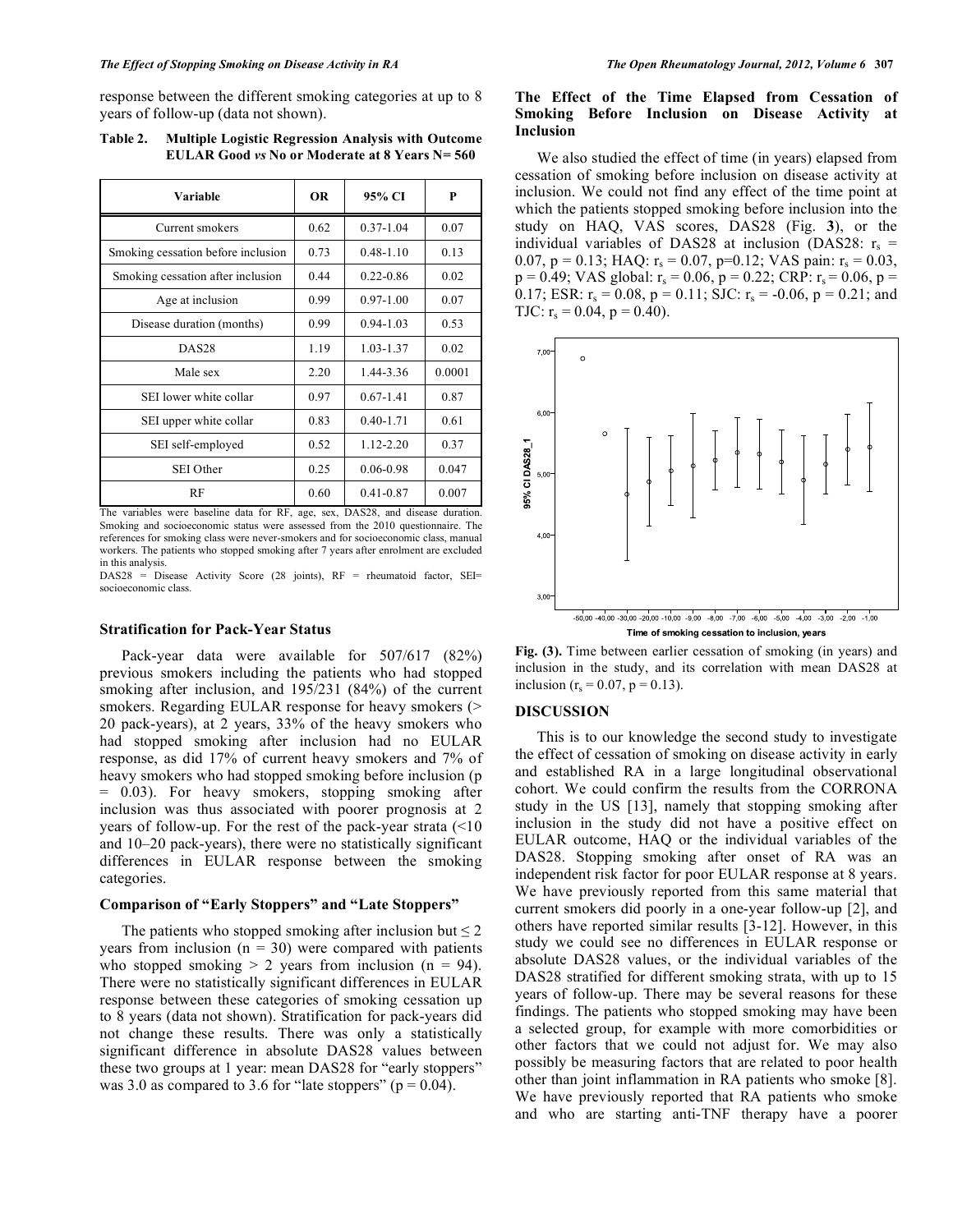prognosis, but the results depended on the outcome measure used and the time of follow-up, even during the first year of anti-TNF treatment [8]. The immunological process in RA starts several years before the actual clinical onset of RA [22, 23]. In RA patients who smoke, this immunological disease process may be irreversible even after they stop smoking, or that smoking enhances this patho-immunological process in some other way than by contributing to production of anti-CCP antibodies. Ideally, combining shared epitope data and anti-CCP serological data could be used to identify the patients with RA that is triggered by smoking, and it might be possible to study the effects of cessation of smoking specifically in these patients. However, shared epitope did not influence the poorer response of smokers to methotrexate and biologics in another large Swedish RA study [9]. The present results clearly need to be verified using larger material, preferably with adjustment for anti-CCP serology and shared epitope.

 We also compared patients who had stopped smoking early  $( \leq 2$  years after inclusion) with patients who stopped smoking later on, but we could not see any differences between these groups either in EULAR outcome or absolute DAS28 values. However, heavy smokers who stopped smoking after inclusion had poorer EULAR response at 2 years. These heavy smokers were probably a selected patient population and may have had more comorbidities and/or worse general health status.

 We could not find any effect of the time of cessation of smoking (in years) before inclusion in the study on disease activity or function at inclusion. This latter finding is consistent with our earlier results using the same material [2] and those of others [3, 9] that previous smoking does not influence disease activity initially.

 Our results obviously cannot be used to advocate smoking in RA and it should be stressed that all RA patients need to stop smoking, in particular because of the high risk of cardiovascular mortality and morbidity in RA patients [24, 25] and the association of smoking with vasculitis and noduli in RA [26, 27].

 One of the major strengths of this study is the large and well-documented material, with a long follow-up of 15 years and relatively frequent follow-up visits during the first 2 years. We also had extensive pack-year data and data on socioeconomic class. Our patients were mainly treated with DMARDs (ie. non-biologics), although the proportion of patients on biologics increased to 23% at 15 years of followup. As treatment with DMARDs and biologics was only recorded at the follow-up visits in this study, further studies are needed to analyze the effect of stopping smoking on disease activity in RA patients being treated with biologics.

 It is possible that our study lacked power, as only 127 patients stopped smoking after inclusion. There may also have been a selection bias for these patients. This study was started when smoking was not yet recognized as a poor prognostic factor in RA, and it may be so that the patients who were most actively encouraged to stop smoking may have had more comorbidities. The deceased patients may also have smoked more. However, there were no differences in baseline data and there were few differences in DMARD or glucocorticoid treatment in these patients as compared to the patients in the other smoking categories. We lacked data on shared epitope and had anti-CCP antibody status in only a minority of cases, so we could not adjust for these factors fully. One of the limitations of this study was that the data on smoking and ceasing smoking was retrospective, which may have caused misclassification of some patients due to problems with recall. There were some differences in attrition; the patients with incomplete data at all follow-up points had received less glucocorticoids than patients with complete data. On the other hand, patients with incomplete data had more often received DMARDs, combination treatment, and biologics. A total of 34% of the patients did not receive DMARD treatment at 15 years. Sixty-one per cent not treated with DMARDs at 15 years had good EULAR response, thus a majority of these patients had low disease activity. Lack of response to the 2010 questionnaire was associated with higher disease activity and smoking in our study, thus confirming other studies on attrition and nonresponse to questionnaires [28, 29]. We also attempted to analyze disease activity over time by using mixed models, but the assumption for this statistical model was not fulfilled so this method could not be used.

#### **CONCLUSION**

 In summary, this is the second study to investigate the effect of stopping smoking after onset of RA on disease activity in RA. Cessation of smoking after onset of RA disease did not influence the poor prognosis of smokers. However, the patients who stopped smoking after onset of RA may have been a selected patient population, and our results must be verified in larger studies, preferably with adjustment for shared epitope and anti-CCP serology. The time in years from cessation of smoking before inclusion in the study did not influence disease activity at inclusion. Our results certainly cannot be used to advocate smoking in RA and all RA patients should be encouraged to stop smoking. Further studies on the effects of cessation of smoking on the health of RA patients are needed.

## **ABBREVIATIONS**

| HAQ                          |  | = Health Assessment Questionnaire                 |  |
|------------------------------|--|---------------------------------------------------|--|
| <b>VAS</b>                   |  | $=$ Visual analog scale                           |  |
|                              |  | $DMARDs = Discase-modifying anti-theumatic drugs$ |  |
| DAS <sub>28</sub>            |  | $=$ Disease Activity Score (28 joints)            |  |
| <b>ESR</b>                   |  | $=$ Erythrocyte sedimentation rate                |  |
| <b>CRP</b>                   |  | $=$ C-reactive protein                            |  |
| RF                           |  | $=$ Rheumatoid factor                             |  |
| SEI                          |  | $=$ Socioeconomic class                           |  |
| <b>CONFLICTS OF INTEREST</b> |  |                                                   |  |

 Dr. M.K. Söderlin has received speaking fees for educational events from Abbott ( $\le$  \$5,000) and MSD ( $\le$ \$2,000) and speaking and consultation fees from Pfizer (< \$10,000). Dr. Stefan Bergman has received consultation fees

#### **ACKNOWLEDGEMENTS**

from Pfizer  $(<$  \$5,000).

 We thank Jan-Åke Nilsson for invaluable help with the statistical analyses. We thank all the staff and hospitals in the BARFOT study for provision of the data.